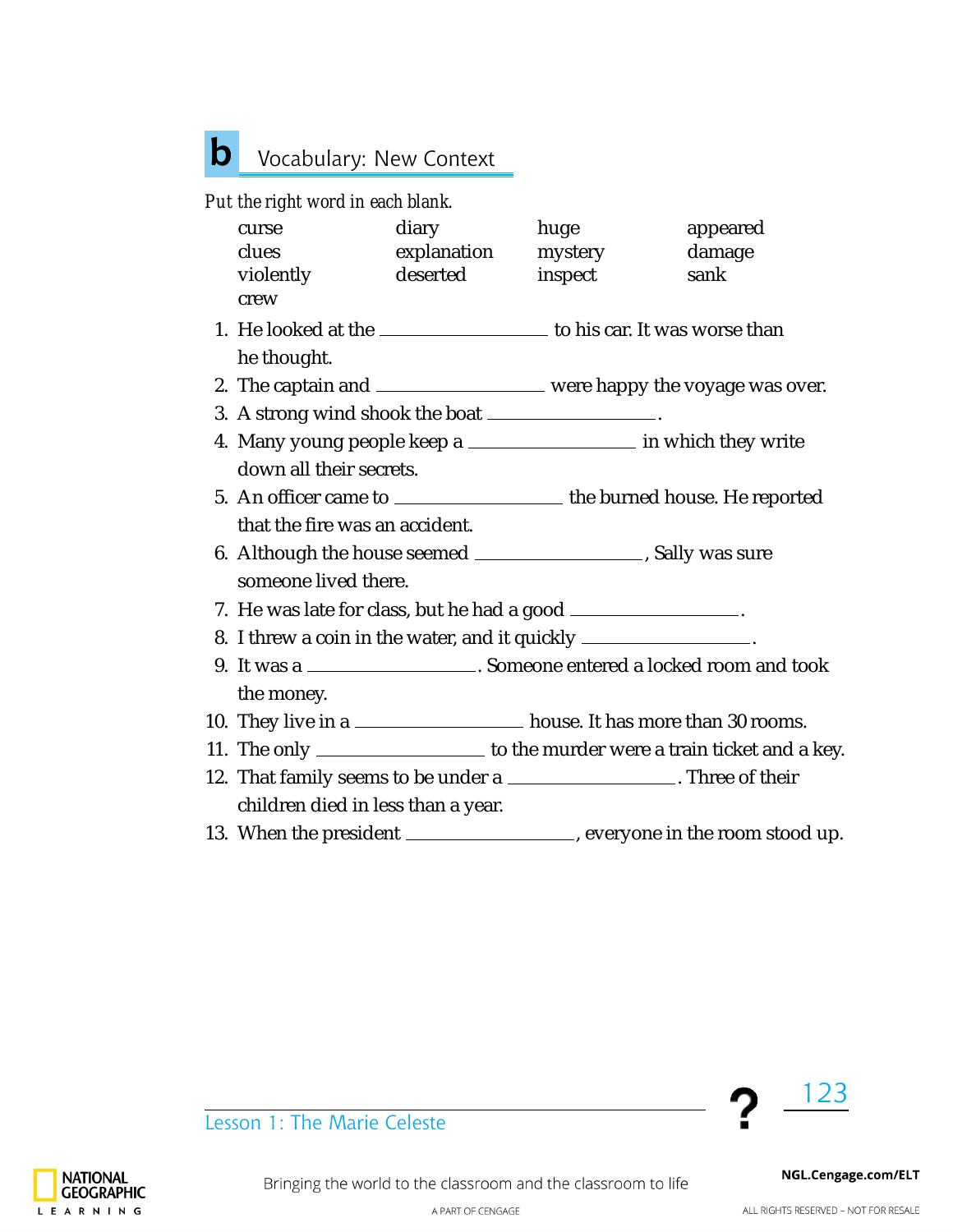## Vocabulary Review **c**

*Put the right word in each blank.*

| processed   | retired | customers  | leak     |
|-------------|---------|------------|----------|
| ingredients | steps   | took place | career   |
| eventually  | except  | risky      | shortage |

- 1. Everyone is going to the tournament my brother. He is going to stay at home.
- 2. In the morning, the store is usually empty, but in the afternoon there are usually a lot of .
- 3. A lot of foods come in cans.
- 4. Their son took his first few yesterday.
- 5. Do you know when the American Revolution \_\_\_\_\_\_\_\_\_\_\_\_\_\_\_?
- 6. If she works hard, she will \_\_\_\_\_\_\_\_\_\_\_\_\_\_\_\_\_\_\_\_\_ become a great athlete.
- 7. My uncle was very bored after he \_\_\_\_\_\_\_\_\_\_\_\_\_\_\_\_\_, so he got a parttime job.
- 8. It's very \_\_\_\_\_\_\_\_\_\_\_\_\_\_\_\_ to ride in a car without wearing your seatbelt.
- 9. When there is a <u>section of</u> something, the price usually goes up.
- 10. One of the intermed in my favorite food is salt.
- 11. He hopes to have a \_\_\_\_\_\_\_\_\_\_\_\_\_\_\_\_\_\_\_\_\_\_ in medicine, but he doesn't want to work in a hospital.
- 12. A lot of water came into the house through a **in the roof.**

#### Comprehension: Multiple Choice **d**

*Put a circle around the letter of the best answer.*

124

- 1. The name of the ship that disappeared was . a. the *Dei Gratia* b. a mystery c. the *Marie Celeste* d. the *Marie Azores*
- 2. The *Marie Celeste* was sailing in the <u>same Ocean</u>.
- a. Atlantic b. Indian c. Pacific d. Japanese
- 3. The story takes place in the year . a. The year is not given. b. 1880 c. 1782 d. 1872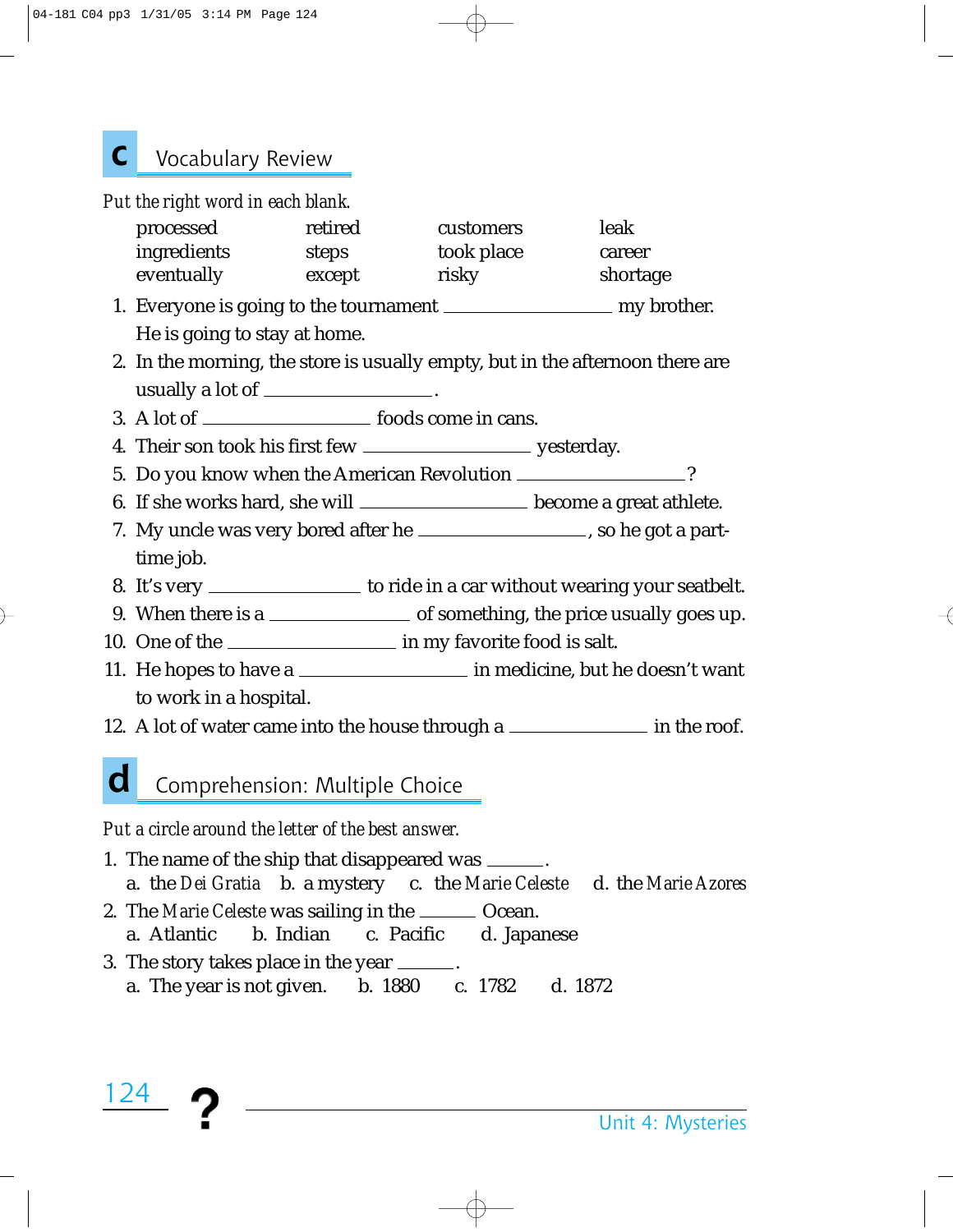- 4. The captain who discovered the *Marie Celeste* was called . a. Michael c. Captain Nicolai b. The captain's name is not given. d. Dei Gratia 5. There was a  $\_\_\_\_\_$  on the table. a. fight b. death c. storm d. meal 6. The last entry in the diary was  $\frac{d}{dx}$  days before. a. four b. seven c. 400 d. ten 7. The food on the table was only \_\_\_\_\_\_ old. a. a few hours b. seven days c. a few days d. some days 8. The mystery of the *Marie Celeste* was \_\_\_\_\_\_ solved.
	- a. probably b. never c. finally d. at last

#### **Questions e**

*The asterisk (\*) means you have to think of the answer. You cannot find it in the text.*

- 1. What kind of a ship was the *Marie Celeste*?
- 2. How many crew members were on the *Marie Celeste* at the beginning of the trip? How many when she was discovered?
- 3. Where was the ship going?
- 4. Did this take place less than a century ago? More than a century ago? What was the date?
- 5. Who first knew something was wrong with the *Marie Celeste*?
- 6. Why did the captain go to inspect the *Marie Celeste*?
- 7. When was the last entry in the ship's diary? When was the last meal eaten?
- \*8. What is strange about these last two facts?
- 9. Was anyone able to explain the mystery of the *Marie Celeste*?
- \*10. What do you think happened to the crew of the *Marie Celeste*?
- 11. What happened to the *Marie Celeste* on a later voyage?

## Main Idea **f**

*Which is the main idea of this lesson? Choose one.*

- 1. No one can explain what happened to the captain and crew of the *Marie Celeste*.
- 2. There are many strange things in the ocean, and that's why it's dangerous to travel by ship.

125

3. The *Marie Celeste* traveled across the Atlantic Ocean without a captain and crew.

Lesson 1: The Marie Celeste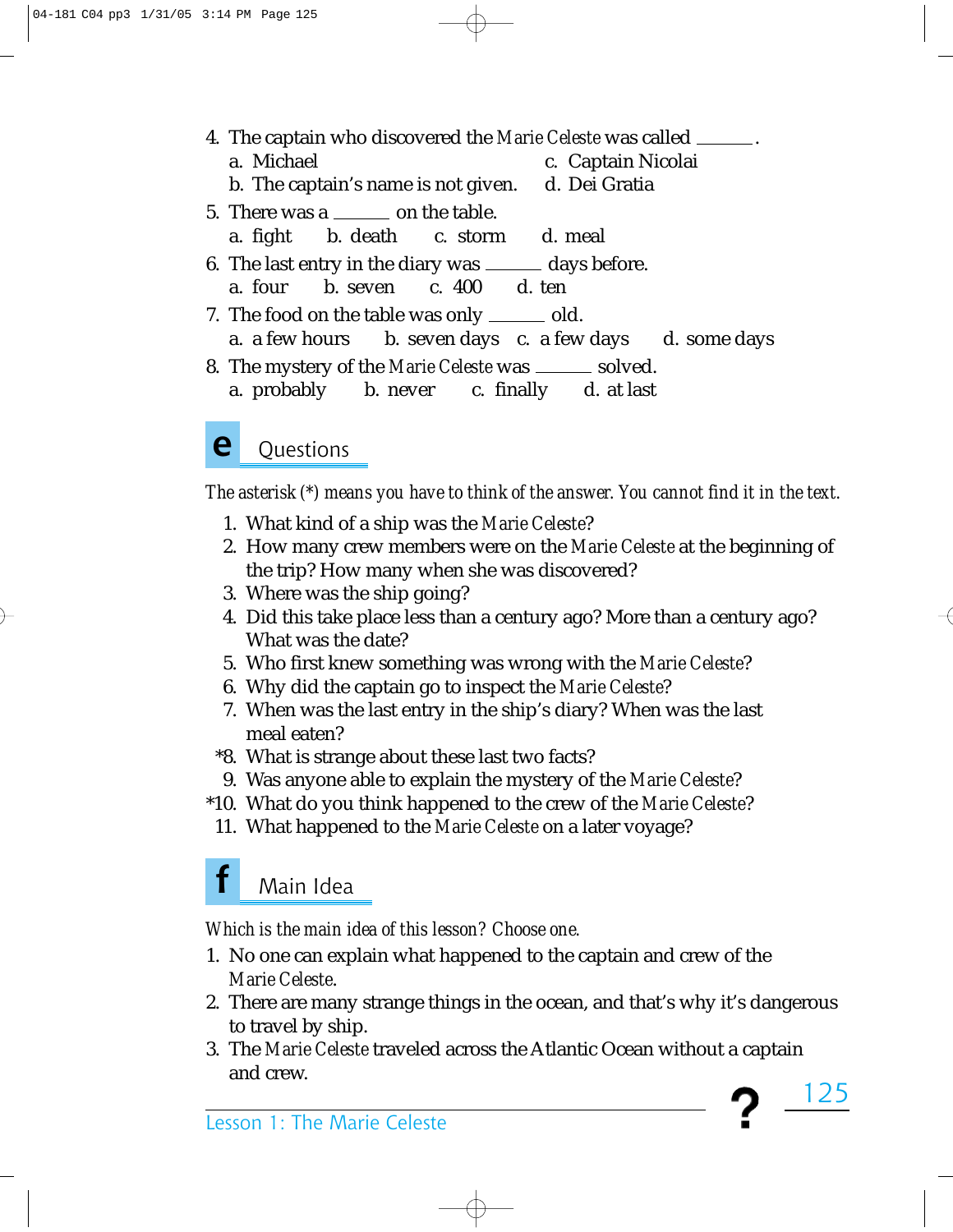

# **The Roanoke Settlement**



# **Before You Read**

- **1. What does the picture show that tells you the man is an explorer?**
- **2. What do you know about the first Europeans who came to live in North America?**
- **3. What new places have you explored?**

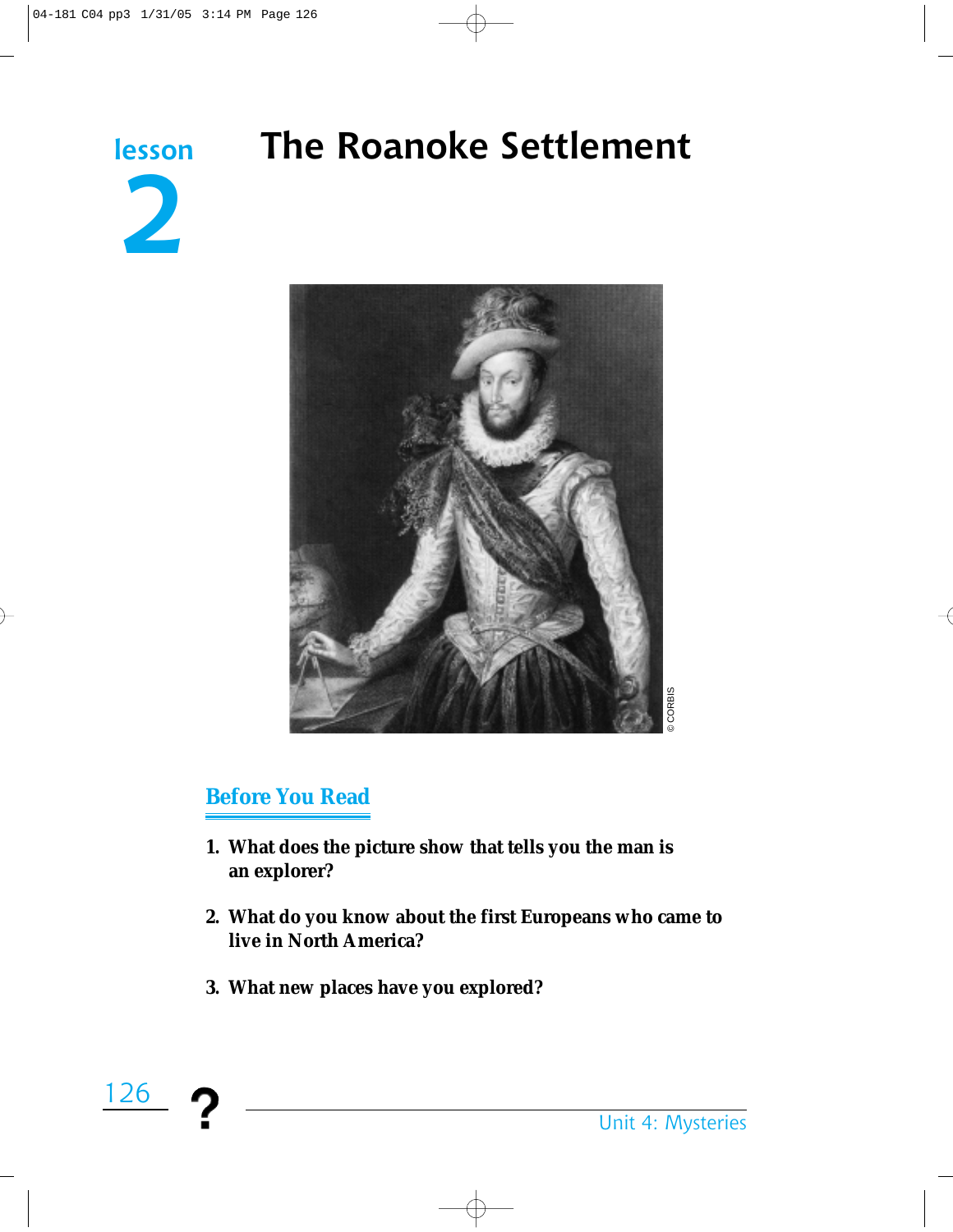**2 The Roanoke Settlement**

Only a few Europeans lived in North America in the 16th century. Most of them **settled** on the northeast coast. In 1587, a small group of about 100 people decided to go south. They moved to the small island of Roanoke. That area later became part of the state of North Carolina.

Unfortunately, the Roanoke settlers weren't well prepared. They didn't have enough food for the winter, and there wasn't enough grain for future crops. Their leader, Captain White, decided to sail back to England to get supplies. However, there was a **war** in Europe, and three years passed before he returned to North America.

When Captain White came back to Roanoke in 1590, he was **eager** to see the settlers. He looked out from his ship, but no one was there to meet him. There were no signs of life. The settlement was deserted.

No one knows why the Roanoke settlers **disappeared.** Many people thought that **hostile** Native Americans killed them, but there were no signs of a **fight.** Some thought that the settlers died from hunger or disease, but they couldn't explain the **absence** of bodies.

Many years later, more settlers came to North Carolina. One of them met a Native American group called the Lumbee. They were unusual looking **compared** to the black-haired, brown-eyed Native Americans in the north. Some Lumbee had blonde hair and gray eyes. Then he listened to their speech and almost fell off his horse. They seemed to speak an **odd** kind of English!

He asked where they were from. None of them knew, but they said that their grandparents "talked from a book." Did they mean that their grandparents were able to read? As he rode back home, he asked himself a

Lesson 2: The Roanoke Settlement

**stayed to live** 

**very unfriendly** 

**unusual**